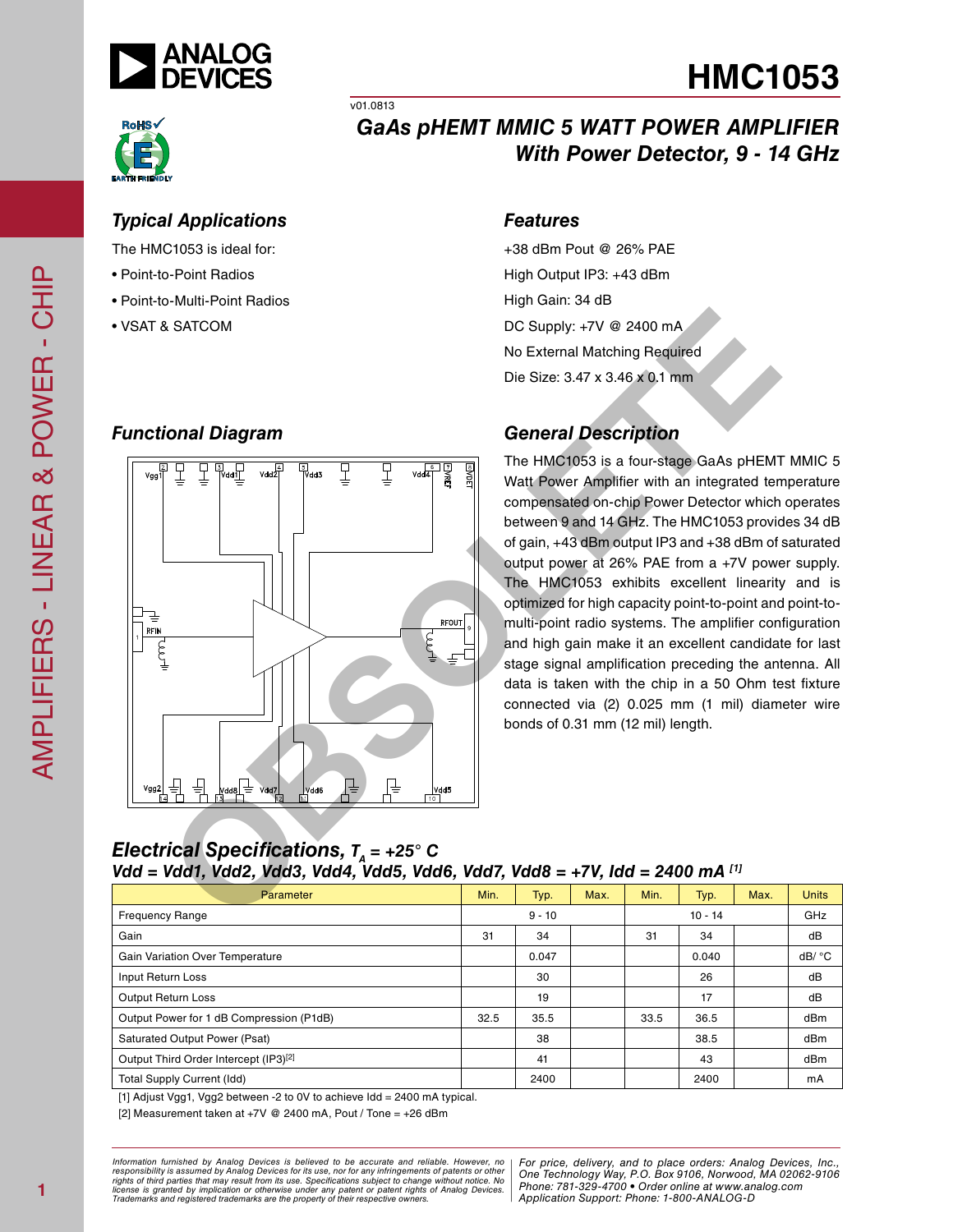

# **HMC1053**



### *GaAs pHEMT MMIC 5 WATT POWER AMPLIFIER With Power Detector, 9 - 14 GHz*

*Broadband Gain & Return Loss vs. Frequency Gain vs. Temperature*



v01.0813







*Input Return Loss vs. Temperature Output Return Loss vs. Temperature*



*P1dB vs. Temperature P1dB vs. Supply Voltage*



ormation furnished by Analog Devices is believed to be accurate and reliable. However, no | For price, delivery, and to place orders: Analog Devices, Inc.,<br>popsibility is assumed by Analog Devices for its use, not for any *pressult from its use. Specifications subject to change without notice. No*<br>ation or otherwise under any patent or patent rights of Analog Devices Phone: 781-329-4700 • Order online at ww *e* the property of their respective owners. **Application Support: Phone: 1-8** *Information furnished by Analog Devices is believed to be accurate and reliable. However, no*  responsibility is assumed by Analog Devices for its use, nor for any infringements of patents or other<br>rights of third parties that may result from its use. Specifications subject to change without notice. No<br>license is gr

*Phone: 781-329-4700 • Order online at www.analog.com Application Support: Phone: 1-800-ANALOG-D*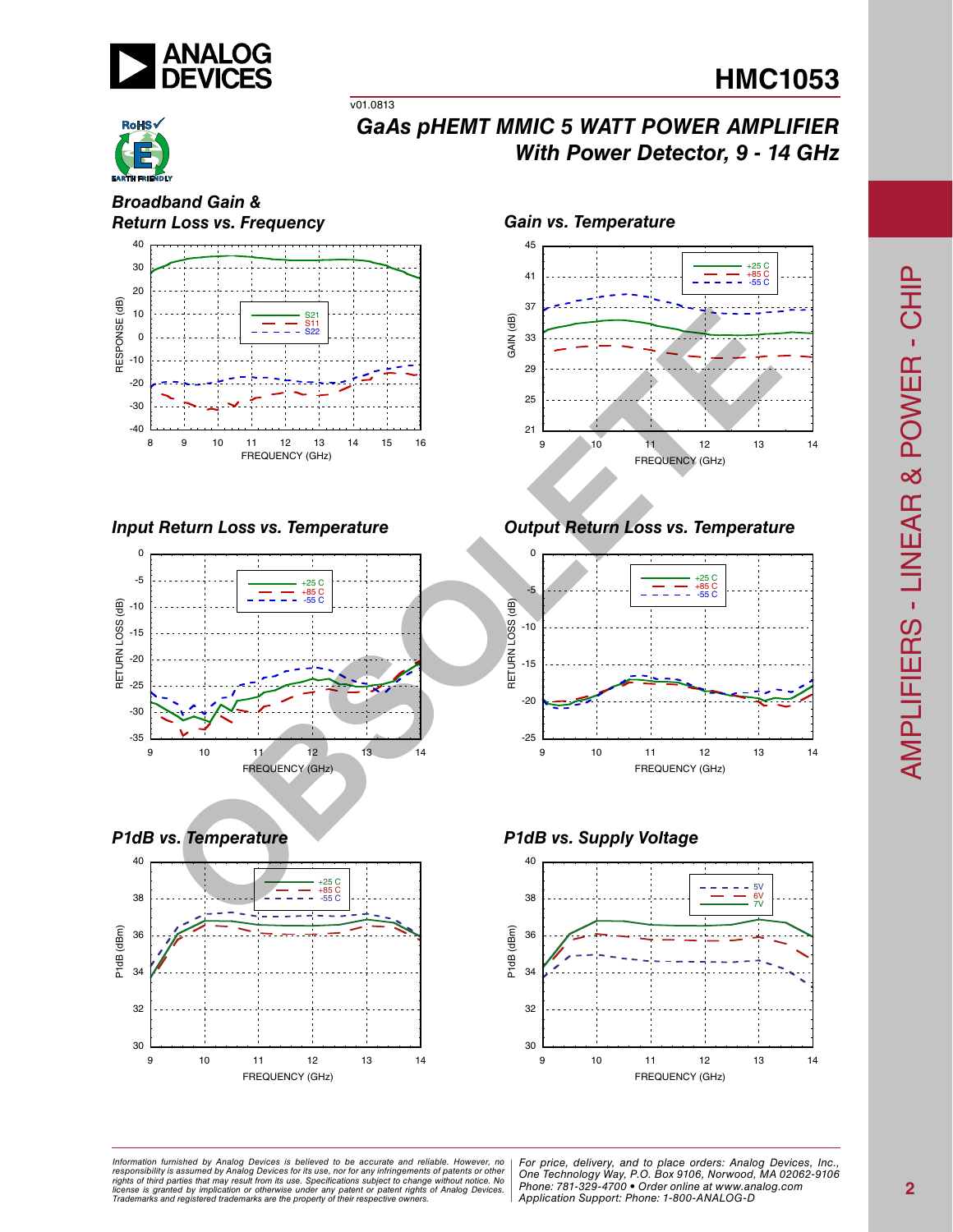



## *GaAs pHEMT MMIC 5 WATT POWER AMPLIFIER With Power Detector, 9 - 14 GHz*

40



v01.0813

*P1dB vs. Supply Current (Idd) Psat vs. Supply Current (Idd)*



*Output IP3 vs. Temperature, Pout/Tone = +22 dBm*



*Psat vs. Temperature Psat vs. Supply Voltage*









ormation furnished by Analog Devices is believed to be accurate and reliable. However, no | For price, delivery, and to place orders: Analog Devices, Inc.,<br>popsibility is assumed by Analog Devices for its use, not for any *pressult from its use. Specifications subject to change without notice. No*<br>ation or otherwise under any patent or patent rights of Analog Devices Phone: 781-329-4700 • Order online at ww *e* the property of their respective owners. **Application Support: Phone: 1-8** *Information furnished by Analog Devices is believed to be accurate and reliable. However, no*  responsibility is assumed by Analog Devices for its use, nor for any infringements of patents or other<br>rights of third parties that may result from its use. Specifications subject to change without notice. No<br>license is gr

*Phone: 781-329-4700 • Order online at www.analog.com Application Support: Phone: 1-800-ANALOG-D*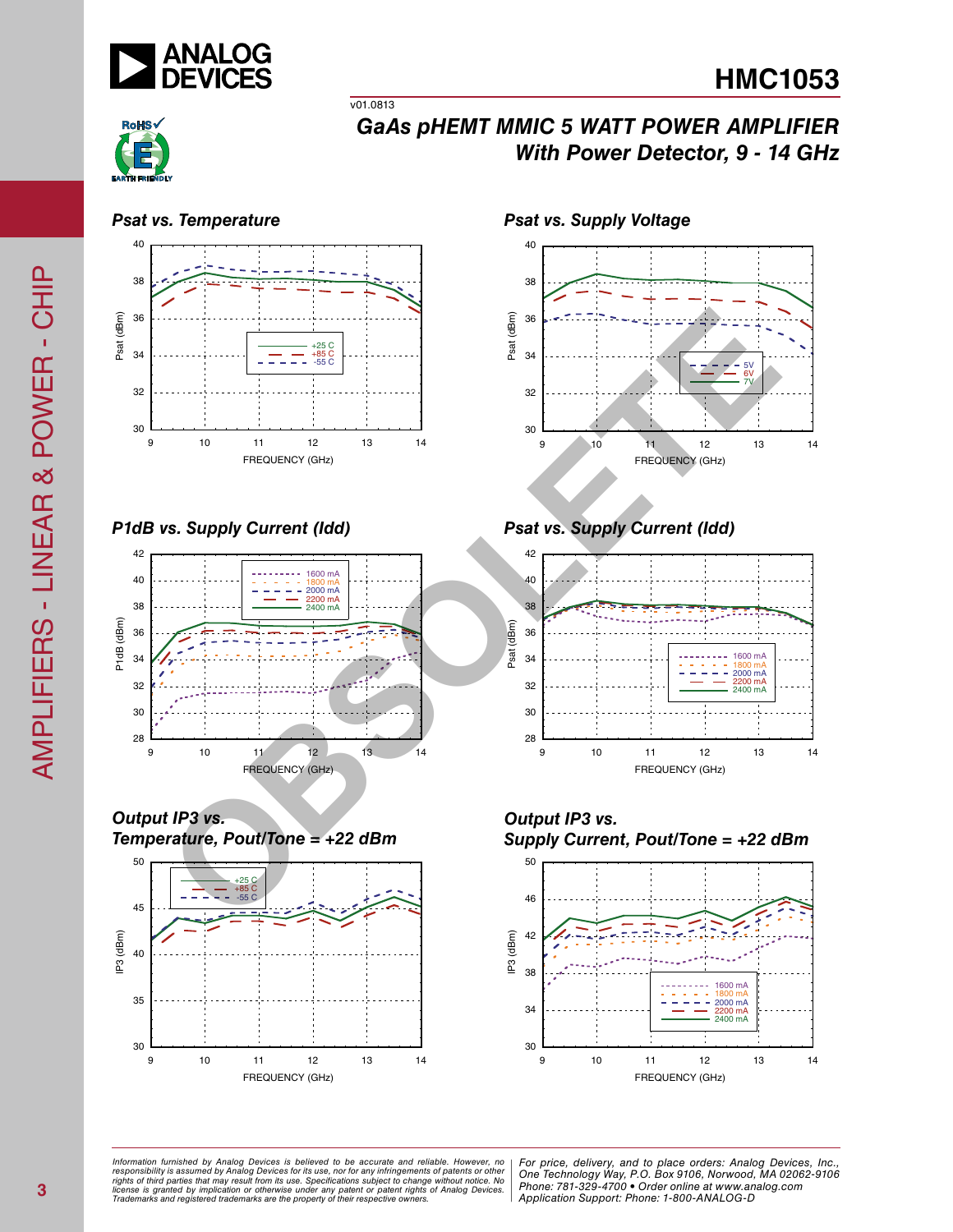

# **HMC1053**



### *GaAs pHEMT MMIC 5 WATT POWER AMPLIFIER With Power Detector, 9 - 14 GHz*

*Output IP3 vs. Supply Voltage, Pout/Tone = +22 dBm*



v01.0813

*Output IM3 @ Vdd = +6V Output IM3 @ Vdd = +7V*











*Power Compression @ 11.5 GHz Reverse Isolation vs. Temperature*



*Formation iurnished by Analog Devices is believed to be accurate and reliable. However, no Hor price, delivery, and to place orders: Analog Devices, In<br>roonsibility is assumed by Analog Devices for its use, nor for any pressult from its use. Specifications subject to change without notice. No*<br>ation or otherwise under any patent or patent rights of Analog Devices Phone: 781-329-4700 • Order online at ww *e* the property of their respective owners. **Application Support: Phone: 1-8** *Information furnished by Analog Devices is believed to be accurate and reliable. However, no*  responsibility is assumed by Analog Devices for its use, nor for any infringements of patents or other<br>rights of third parties that may result from its use. Specifications subject to change without notice. No<br>license is gr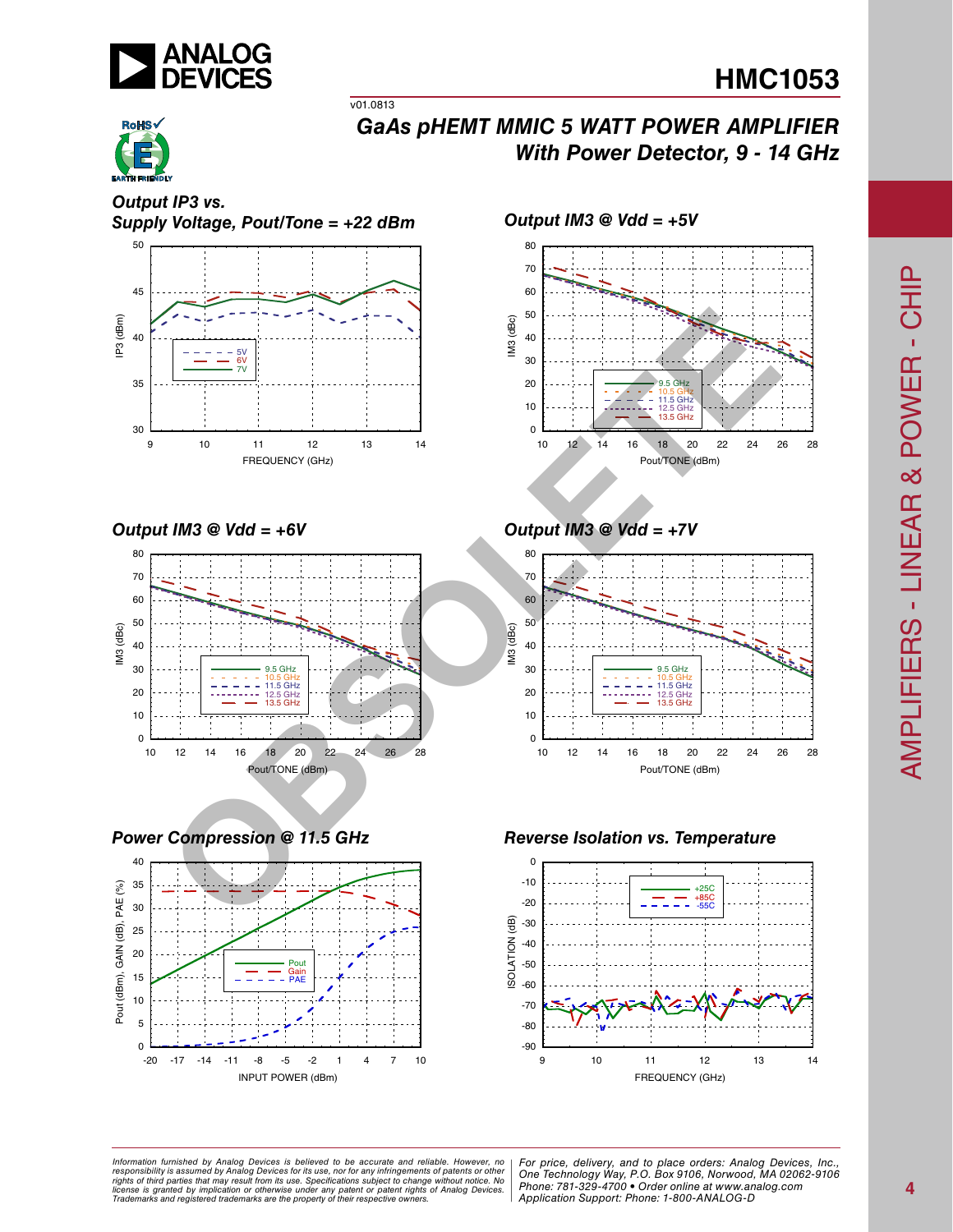



## *GaAs pHEMT MMIC 5 WATT POWER AMPLIFIER With Power Detector, 9 - 14 GHz*

*Gain & Power vs. Supply Current @ 11.5 GHz*



v01.0813

### *Power Dissipation*



### *Absolute Maximum Ratings*

| Drain Bias Voltage (Vdd)                                                             | $+8V$                  |
|--------------------------------------------------------------------------------------|------------------------|
| <b>RF Input Power (RFIN)</b>                                                         | $+27$ dBm              |
| <b>Channel Temperature</b>                                                           | 150 °C                 |
| Continuous Pdiss ( $T = 85$ °C)<br>(derate 306 mW/ $\degree$ C above 85 $\degree$ C) | 19.9 W                 |
| <b>Thermal Resistance</b><br>(channel to die bottom)                                 | 3.27 °C/W              |
| <b>Storage Temperature</b>                                                           | $-65$ to $+150$ °C     |
| <b>Operating Temperature</b>                                                         | -55 to +85 $\degree$ C |

*Gain & Power vs. Supply Voltage @ 11.5 GHz*



#### *Detector Voltage vs. Frequency & Temperature*



### *Typical Supply Current vs. Vdd*

| Vdd(V) | Idd(mA) |  |  |
|--------|---------|--|--|
| $+5.0$ | 2400    |  |  |
| $+6.0$ | 2400    |  |  |
| $+7.0$ | 2400    |  |  |

*Note: Amplifier will operate over full voltage ranges shown above, Vgg1, Vgg2 adjusted to achieve Idd = 2400 mA at +7V*

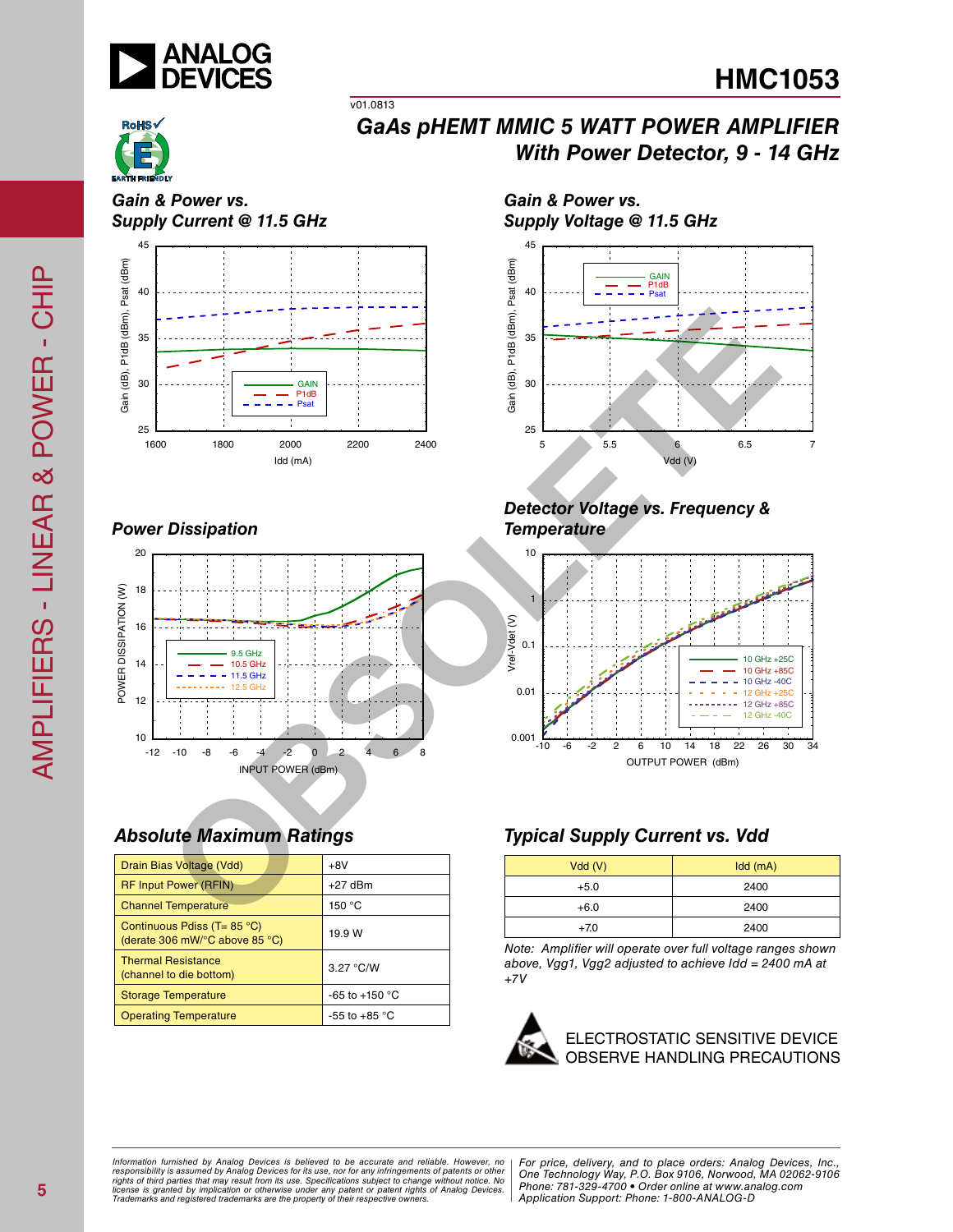

# **HMC1053**



## *GaAs pHEMT MMIC 5 WATT POWER AMPLIFIER With Power Detector, 9 - 14 GHz*

### *Outline Drawing*



### *Die Packaging Information* [1]

| Standard        | Alternate |  |  |
|-----------------|-----------|--|--|
| GP-1 (Gel Pack) | ה'        |  |  |

*[1] Refer to the "Packaging Information" section for die packaging dimensions.*

*[2] For alternate packaging information contact Hittite Microwave Corporation.*

NOTES:

1. ALL DIMENSIONS ARE IN INCHES [MM]

- 2. DIE THICKNESS IS .004"
- 3. TYPICAL BOND PAD IS .004" SQUARE
- 4. BACKSIDE METALLIZATION: GOLD
- 5. BOND PAD METALLIZATION: GOLD
- 6. BACKSIDE METAL IS GROUND.
- 7. CONNECTION NOT REQUIRED FOR UNLABELED BOND PADS.
- 8. Overall die size ± .002

*Formation iurnished by Analog Devices is believed to be accurate and reliable. However, no Hor price, delivery, and to place orders: Analog Devices, In<br>roonsibility is assumed by Analog Devices for its use, nor for any pressult from its use. Specifications subject to change without notice. No*<br>ation or otherwise under any patent or patent rights of Analog Devices Phone: 781-329-4700 • Order online at ww *e* the property of their respective owners. **Application Support: Phone: 1-8** *Information furnished by Analog Devices is believed to be accurate and reliable. However, no*  responsibility is assumed by Analog Devices for its use, nor for any infringements of patents or other<br>rights of third parties that may result from its use. Specifications subject to change without notice. No<br>license is gr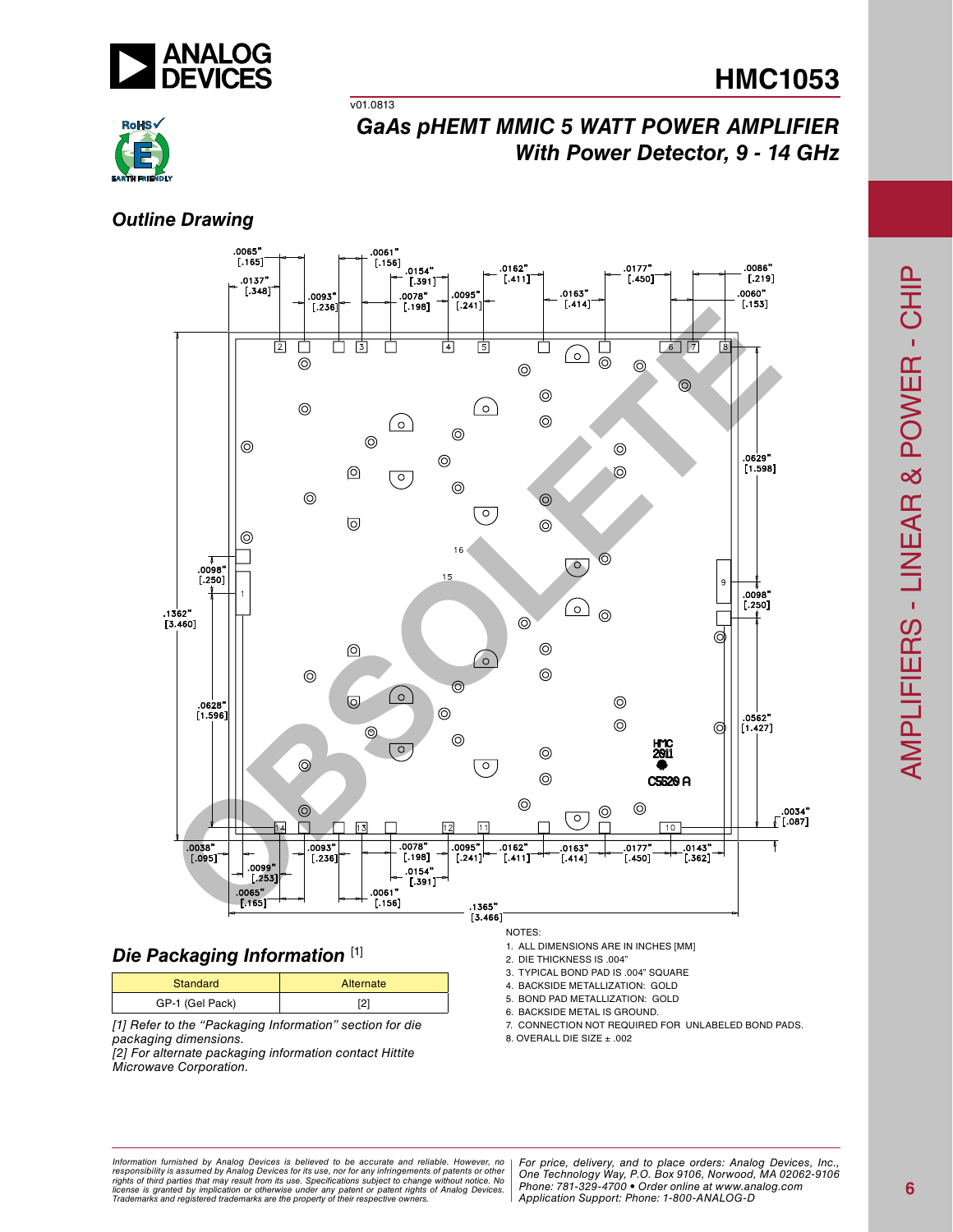



## *GaAs pHEMT MMIC 5 WATT POWER AMPLIFIER With Power Detector, 9 - 14 GHz*

#### *Pad Descriptions*

| <b>Pad Number</b>    | <b>Function</b>                                        | <b>Description</b>                                                                                                                                | <b>Interface Schematic</b> |
|----------------------|--------------------------------------------------------|---------------------------------------------------------------------------------------------------------------------------------------------------|----------------------------|
| $\mathbf{1}$         | <b>RFIN</b>                                            | This pad is DC coupled and matched to 50 Ohms<br>over the operating frequency range.                                                              | <b>RFINO</b>               |
| 2                    | Vgg1                                                   | Gate control for amplifier, Vdd1 - Vdd4. External bypass<br>capacitors of 100 pF, 0.01 µF and 4.7 µF are required.                                | Vgg                        |
| $3 - 6$<br>$10 - 13$ | Vdd1, Vdd2,<br>Vdd3, Vdd4<br>Vdd5, Vdd6,<br>Vdd7, Vdd8 | Drain bias voltage for the amplifier. External<br>bypass capacitors of 100 pF are required for<br>each pad, followed by common 0.1 µF capacitors. | $OVdd1-8$                  |
| $\overline{7}$       | Vref                                                   | DC voltage of diode biased through external resistor, used<br>for temperature compensation of Vdet.                                               | $\circ$ Vref               |
| 8                    | Vdet                                                   | DC voltage representing RF output power rectified by diode<br>which is biased through an external resistor.                                       | ○Vdet                      |
| 9                    | <b>RFOUT</b>                                           | This pad is DC coupled<br>and matched to 50 Ohms.                                                                                                 | $\circ$ RFOUT              |
| 14                   | Vgg2                                                   | Gate control for amplifier, Vdd5 - Vdd8. External bypass<br>capacitors of 100 pF, 0.01 µF and 4.7 µF are required.                                | Vgg2                       |
| Die Bottom           | <b>GND</b>                                             | Die bottom must be connected to RF/DC ground.                                                                                                     | $\bigcirc$ GND             |
|                      |                                                        |                                                                                                                                                   |                            |

*Formation iurnished by Analog Devices is believed to be accurate and reliable. However, no Hor price, delivery, and to place orders: Analog Devices, In<br>roonsibility is assumed by Analog Devices for its use, nor for any pressult from its use. Specifications subject to change without notice. No*<br>ation or otherwise under any patent or patent rights of Analog Devices Phone: 781-329-4700 • Order online at ww *e* the property of their respective owners. **Application Support: Phone: 1-8** Information furnished by Analog Devices is believed to be accurate and reliable. However, no<br>responsibility is assumed by Analog Devices for its use, nor for any infringements of patents or other<br>rights of third parties th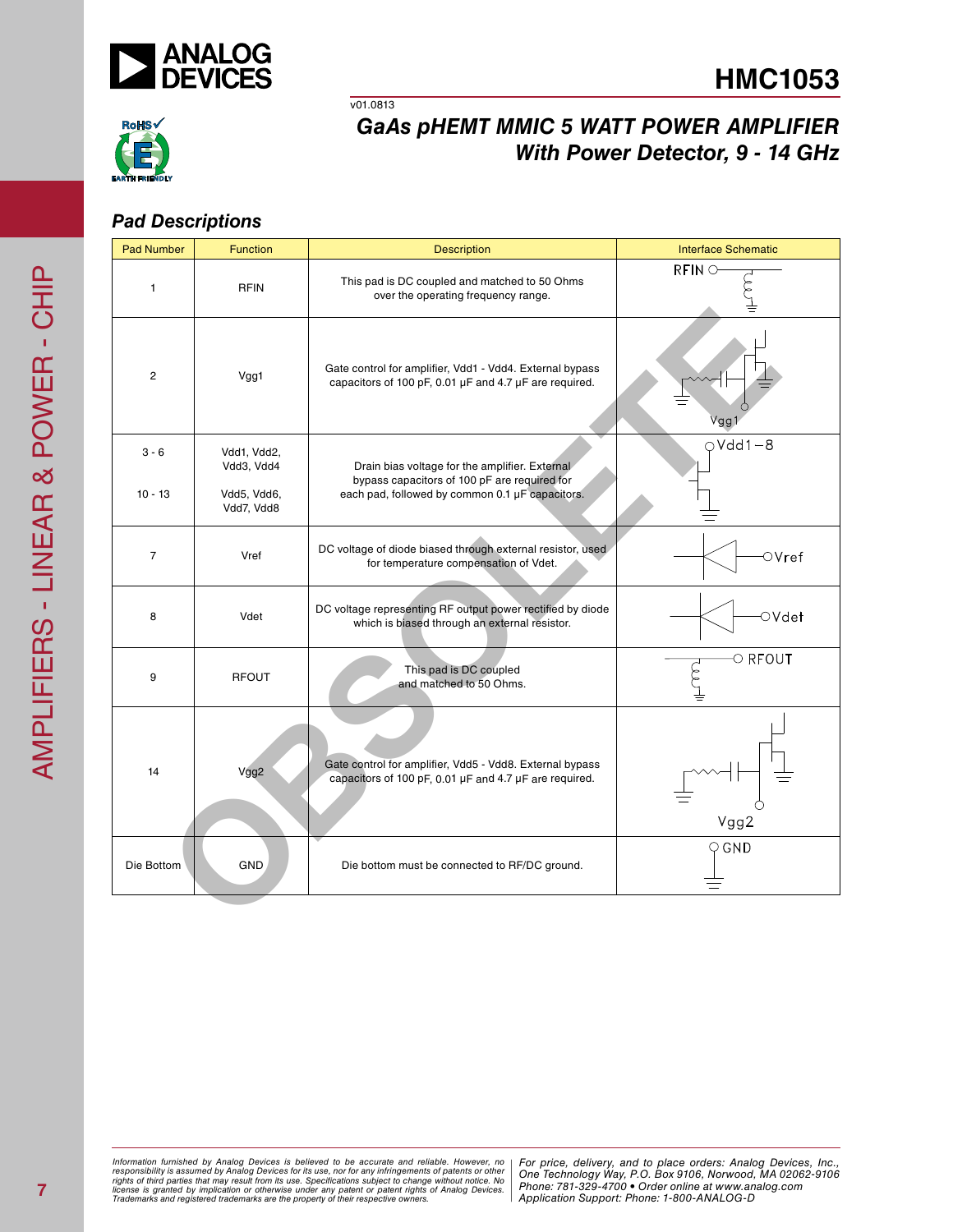

# **HMC1053**



## *GaAs pHEMT MMIC 5 WATT POWER AMPLIFIER With Power Detector, 9 - 14 GHz*

#### *Application Circuit*



ormation furnished by Analog Devices is believed to be accurate and reliable. However, no | For price, delivery, and to place orders: Analog Devices, Inc.,<br>hponsibility is assumed by Analog Devices for its use, nor for any *pressult from its use. Specifications subject to change without notice. No*<br>ation or otherwise under any patent or patent rights of Analog Devices Phone: 781-329-4700 • Order online at ww *e* the property of their respective owners. **Application Support: Phone: 1-8** *Information furnished by Analog Devices is believed to be accurate and reliable. However, no*  responsibility is assumed by Analog Devices for its use, nor for any infringements of patents or other<br>rights of third parties that may result from its use. Specifications subject to change without notice. No<br>license is gr

*Application Support: Phone: 1-800-ANALOG-D*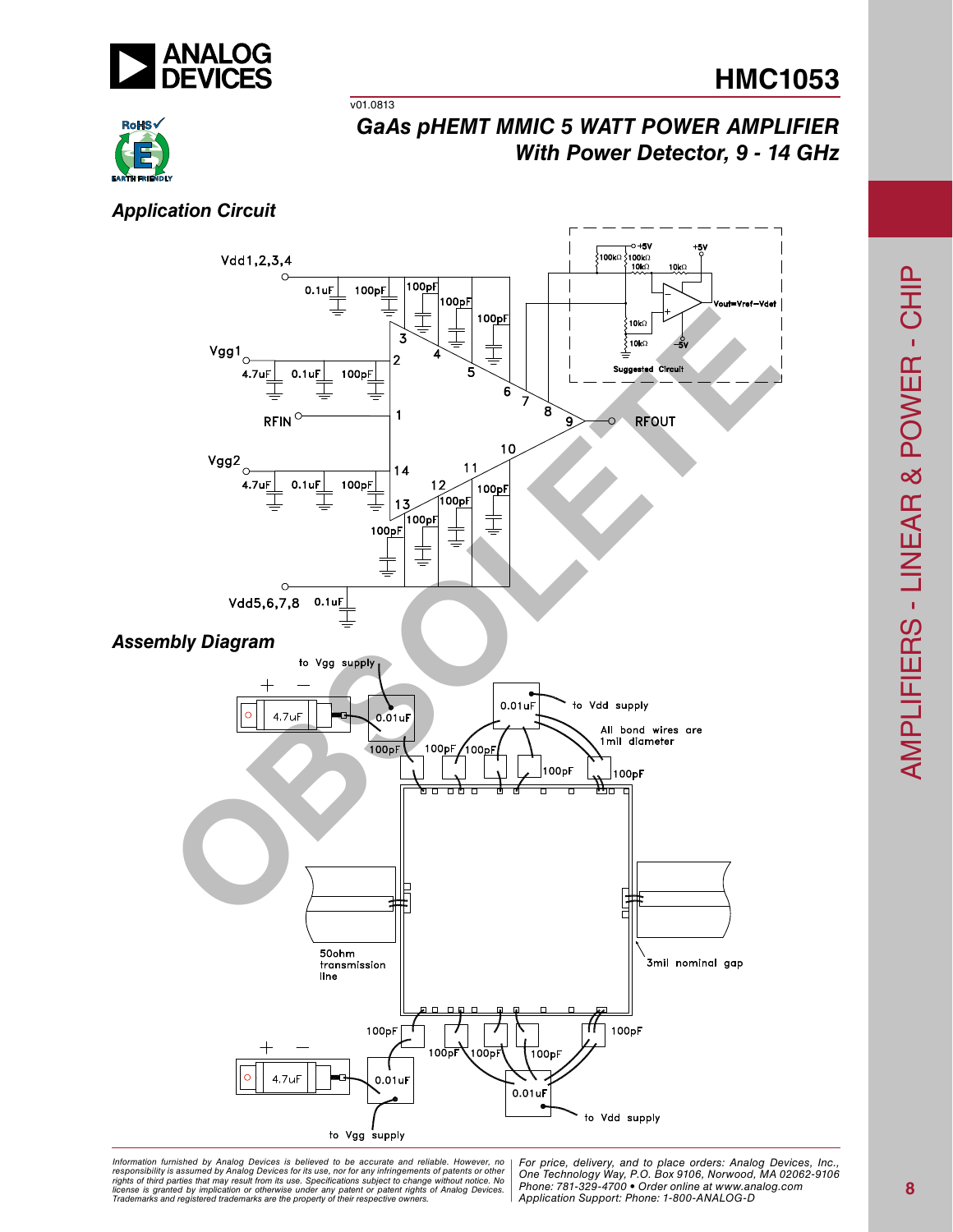



## *GaAs pHEMT MMIC 5 WATT POWER AMPLIFIER With Power Detector, 9 - 14 GHz*

### *Mounting & Bonding Techniques for Millimeterwave GaAs MMICs*

v01.0813

The die should be attached directly to the ground plane eutectically or with conductive epoxy (see HMC general Handling, Mounting, Bonding Note).

50 Ohm Microstrip transmission lines on 0.127mm (5 mil) thick alumina thin film substrates are recommended for bringing RF to and from the chip (Figure 1). If 0.254mm (10 mil) thick alumina thin film substrates must be used, the die should be raised 0.150mm (6 mils) so that the surface of the die is coplanar with the surface of the substrate. One way to accomplish this is to attach the 0.102mm (4 mil) thick die to a 0.150mm (6 mil) thick molybdenum heat spreader (moly-tab) which is then attached to the ground plane (Figure 2).

Microstrip substrates should be located as close to the die as possible in order to minimize bond wire length. Typical die-to-substrate spacing is 0.076mm to 0.152 mm (3 to 6 mils).

#### *Handling Precautions*

*Follow these precautions to avoid permanent damage.*

**Storage:** All bare die are placed in either Waffle or Gel based ESD protective containers, and then sealed in an ESD protective bag for shipment. Once the sealed ESD protective bag has been opened, all die should be stored in a dry nitrogen environment.

**Cleanliness:** Handle the chips in a clean environment. DO NOT attempt to clean the chip using liquid cleaning systems.

**Static Sensitivity:** Follow ESD precautions to protect against  $> \pm 250V$ ESD strikes.

**Transients:** Suppress instrument and bias supply transients while bias is applied. Use shielded signal and bias cables to minimize inductive pickup.

**General Handling:** Handle the chip along the edges with a vacuum collet or with a sharp pair of bent tweezers. The surface of the chip may have fragile air bridges and should not be touched with vacuum collet, tweezers, or fingers.

#### *Mounting*

The chip is back-metallized and can be die mounted with AuSn eutectic preforms or with electrically conductive epoxy. The mounting surface should be clean and flat.

Eutectic Die Attach: A 80/20 gold tin preform is recommended with a work surface temperature of 255 °C and a tool temperature of 265 °C. When hot 90/10 nitrogen/hydrogen gas is applied, tool tip temperature should be 290 °C. DO NOT expose the chip to a temperature greater than 320 °C for more than 20 seconds. No more than 3 seconds of scrubbing should be required for attachment.

Epoxy Die Attach: Apply a minimum amount of epoxy to the mounting surface so that a thin epoxy fillet is observed around the perimeter of the chip once it is placed into position. Cure epoxy per the manufacturer's schedule.

#### *Wire Bonding*

Ball or wedge bond with 0.025mm (1 mil) diameter pure gold wire. Thermosonic wirebonding with a nominal stage temperature of 150 °C and a ball bonding force of 40 to 50 grams or wedge bonding force of 18 to 22 grams is recommended. Use the minimum level of ultrasonic energy to achieve reliable wirebonds. Wirebonds should be started on the chip and terminated on the package or substrate. All bonds should be as short as possible <0.31mm (12 mils).



RF Ground Plane 0.254mm (0.010") Thick Alumina Thin Film Substrate Figure 2. 0.150mm (0.005") Thick Moly Tab